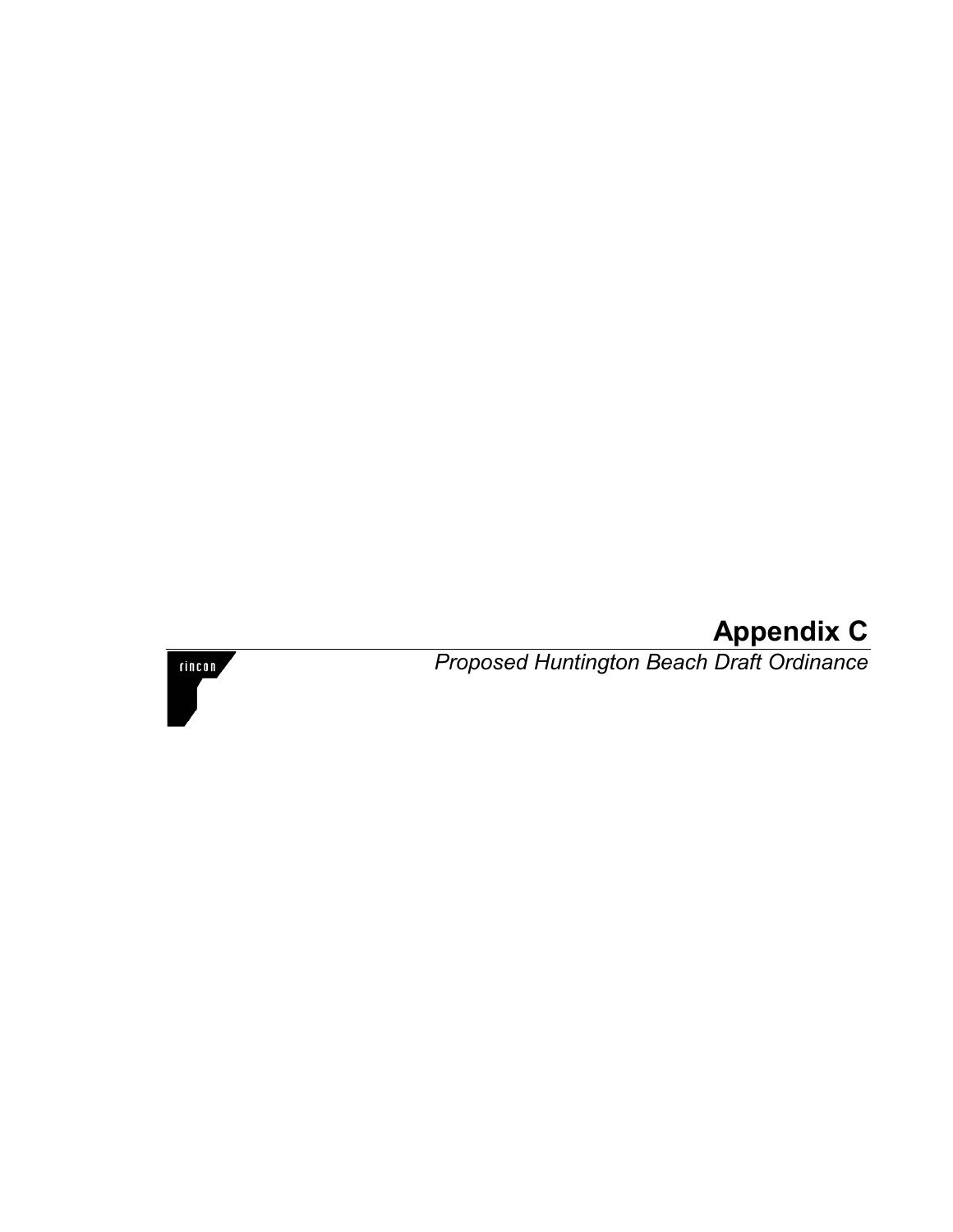## ORDINANCE NO. \_\_\_\_\_\_\_\_\_\_\_\_

## AN ORDINANCE OF THE CITY OF HUNTINGTON BEACH AMENDING THE HUNTINGTON BEACH MUNICIPAL CODE BY ADDING CHAPTER 5.90 REGULATING THE USE OF PLASTIC CARRYOUT BAGS AND RECYCLABLE PAPER CARRYOUT BAGS AND PROMOTING THE USE OF REUSABLE BAGS

The City Council of the City of Huntington Beach does hereby ordain as follows:

 SECTION 1. The Huntington Beach Municipal Code is hereby amended to add Chapter 5.90, said chapter to read as follows:

Chapter 5.90

## USE OF PLASTIC CARRYOUT BAGS AND RECYCLABLE PAPER

Sections:

- 5.90.010 Definitions.
- 5.90.020 Plastic carryout bags prohibited
- 5.90.030 Permitted bags
- 5.90.040 Regulation of recyclable paper carryout bags.
- 5.90.050 Use of reusable bags
- 5.90.060 Exempt customers
- 5.90.070 Operative date
- 5.90.080 Enforcement and violation penalty
- 5.90.090 Severability
- 5.90.100 No conflict with federal or state law

5.90.010 Definitions. The following definitions apply to the use of these terms for the purposes of this chapter:

a. "Customer" means any person or persons, purchasing goods from a store.

b. "Certified Farmer's Market" has the meaning provided in Section 8.04.10(a) of the Huntington Beach Municipal Code.

- b. "Operator" means the person in control of, or having the responsibility for, the operation of a store, which may include, but is not limited to, the owner of the store.
- c. "Person" means any natural person, firm, corporation, partnership, or other organization or group however organized.
- d. "Plastic carryout bag" means any bag made predominantly of plastic derived from either petroleum or a biologically-based source, such as corn or other plant sources, which is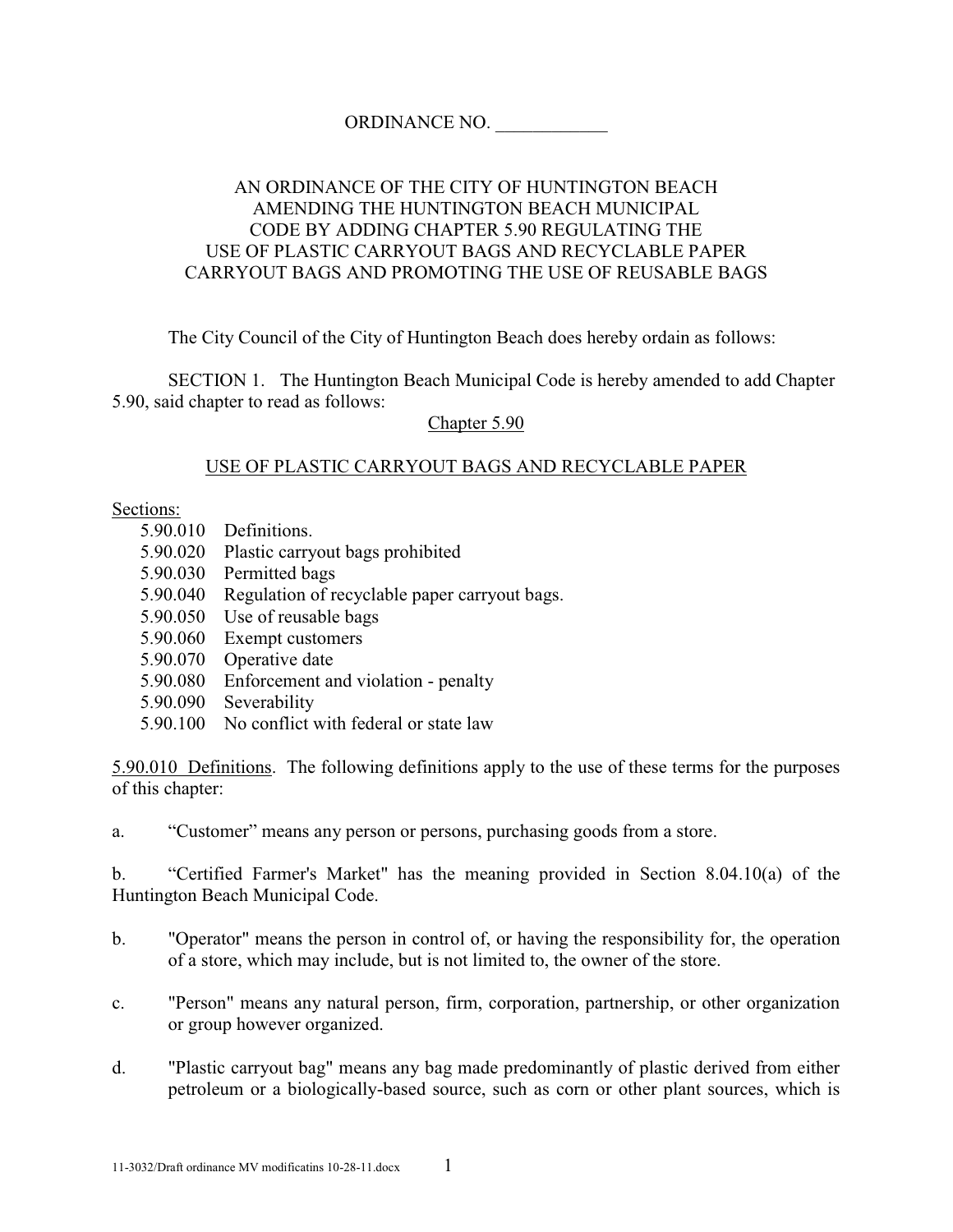provided to a customer at the point of sale. Plastic carryout bag includes compostable and biodegradable bags but does not include reusable bags, produce bags or product bags.

- e. "Postconsumer recycled material" means a material that would otherwise be destined for solid waste disposal, having completed its intended end use and product life cycle. Postconsumer recycled material does not include materials and by-products generated from, and commonly reused within, an original manufacturing and fabrication process.
- <sup>f</sup>*.* "Produce bag" or "product bag" means any bag without handles used exclusively to carry produce, meats, or other food items to the point of sale inside a store or to prevent such food items from coming into direct contact with other purchased items.
- g. "Recyclable" means material that can be sorted, cleansed, and reconstituted using available recycling collection programs for the purpose of using the altered form in the manufacture of a new product. Recycling does not include burning, incinerating, converting, or otherwise thermally destroying solid waste.
- i. "Recyclable paper carryout bag" means a paper bag that meets all of the following requirements:
	- (1) contains no old growth fiber;
	- (2) is one hundred percent (100%) recyclable overall and contains a minimum of forty percent (40%) postconsumer recycled material;
	- (3) is capable of composting, consistent with the timeline and specifications of the American Society of Testing and Materials (ASTM) Standard D6400;
	- (4) is accepted for recycling in curbside programs in the City;
	- (5) has printed on the bag the name of the manufacturer, the location where the bag was manufactured, and the percentage of postconsumer recycled material used; and
	- (6) displays the word "Recyclable" in a highly visible manner on the outside of the bag.
- j. "Reusable bag" means a bag with handles that is specifically designed and manufactured for multiple reuse and meets all of the following requirements:
	- (1) has a minimum lifetime of one hundred twenty-five (125) uses, which for purposes of this section, means the capability of carrying a minimum of twentytwo (22) pounds, one hundred twenty-five (125) times over a distance of at least one hundred seventy-five (175) feet;
	- (2) has a minimum volume of fifteen (15) liters;
	- (3) is machine washable or is made from a material that can be cleaned or disinfected;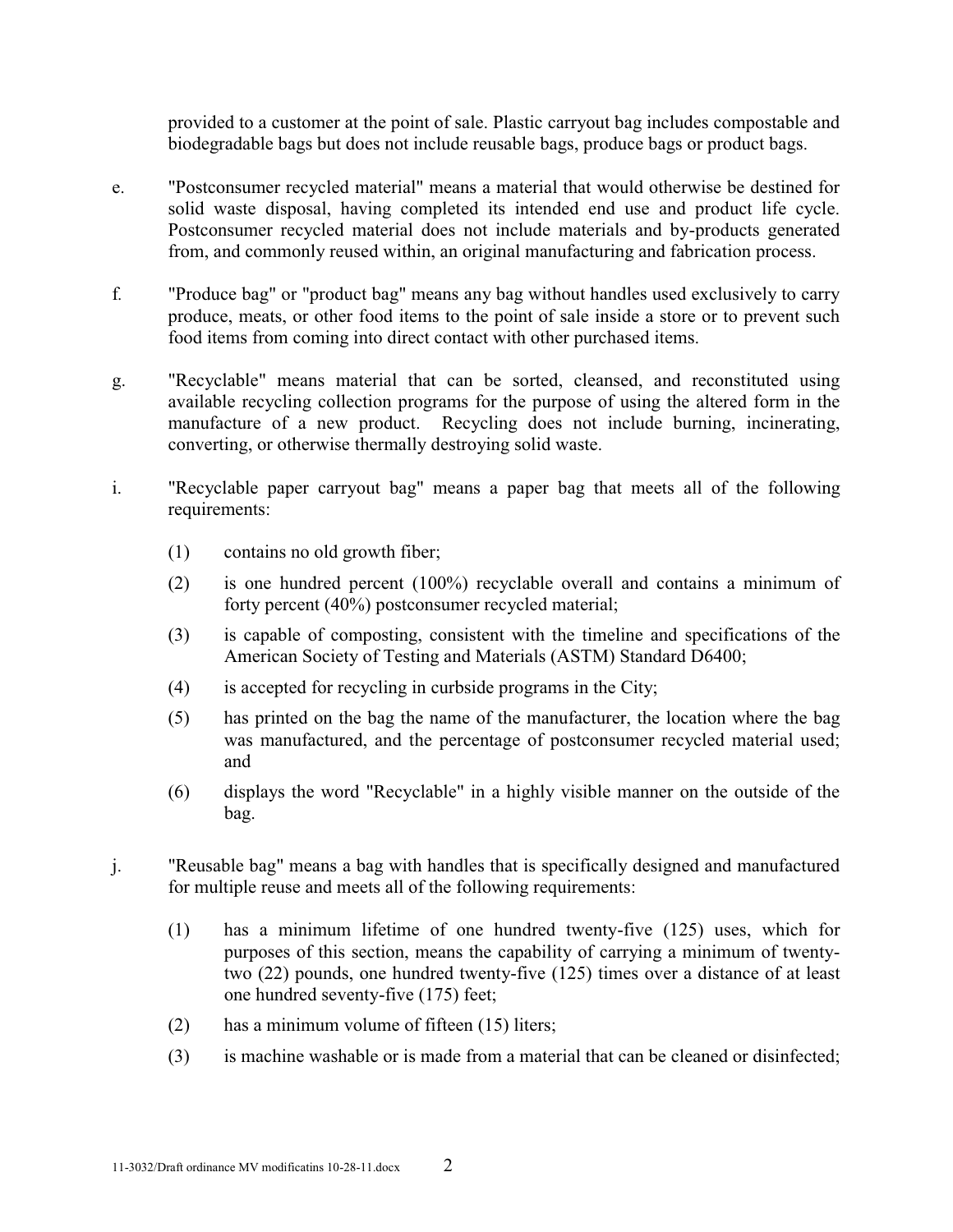- (4) does not contain lead, cadmium, or any other heavy metal in toxic amounts, as defined by applicable state and federal standards and regulations for packaging or reusable bags;
- (5) has printed on the bag, or on a tag that is permanently affixed to the bag, the name of the manufacturer, the location where the bag was manufactured, a statement that the bag does not contain lead, cadmium, or any other heavy metal in toxic amounts, and the percentage of postconsumer recycled material used, if any; and
- (6) if made of plastic, is a minimum of at least 2.25 mils thick.
- k. "Store" means any of the following retail establishments located within the City of Huntington Beach:

 (1) A full-line, self-service retail store with gross annual sales of two million dollars (\$2,000,000), or more, that sells a line of dry grocery, canned goods, or nonfood items and some perishable items;

 (2) A store of at least ten thousand (10,000) square feet of retail space that generates sales or use tax pursuant to the Bradley-Burns Uniform Local Sales and Use Tax Law (Part 1.5 (commencing with Section 7200) of Division 2 of the Revenue & Taxation Code) and that has a pharmacy licensed pursuant to Chapter 9 (commencing with Section 4000) of Division 2 of the Business and Professions Code; or

 (3) A drug store, pharmacy, supermarket, grocery store, convenience food store, food mart, or other entity engaged in the retail sale of a limited line of goods that includes milk, bread, soda, and snack foods, including those stores with a Type 20 or 21 license issued by the Department of Alcoholic Beverage Control.

#### 5.90.020 Plastic carryout bags prohibited.

- a. No store shall provide to any customer a plastic carryout bag.
- b. This prohibition applies to bags provided for the purpose of carrying away goods from the point of sale and does not apply to produce bags or product bags.
- c. No person shall distribute a plastic carryout bag or any paper bag at the Certified Farmers' Markets, except produce bags or product bags.

5.90.030 Permitted bags. All stores shall provide or make available to a customer only recyclable paper carryout bags or reusable bags for the purpose of carrying away goods or other materials from the point of sale, subject to the terms of this Chapter. Nothing in this Chapter prohibits customers from using bags of any type that they bring to the store themselves or from carrying away goods that are not placed in a bag, in lieu of using bags provided by the store.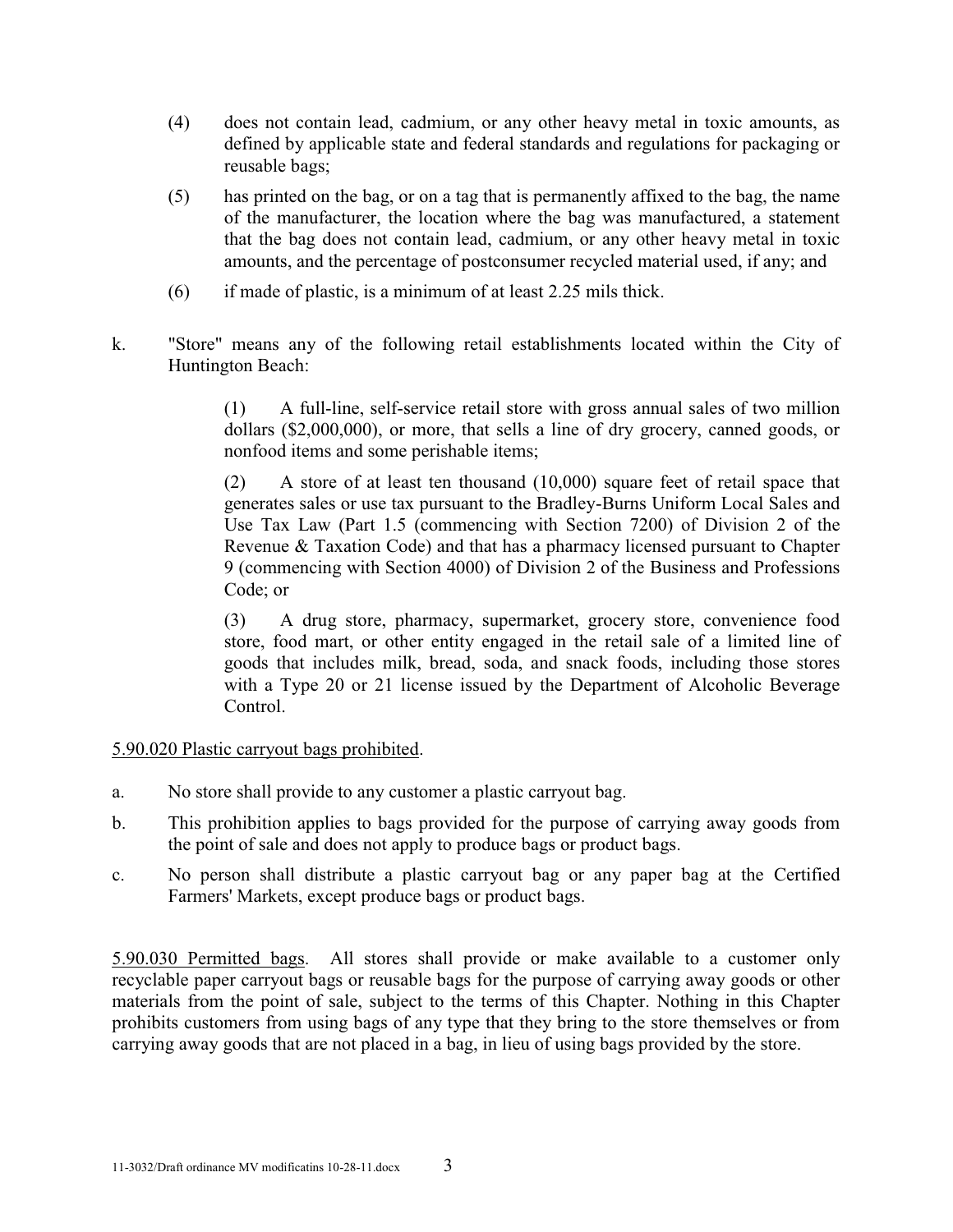## 5.90.040 Regulation of recyclable paper carryout bags.

- a. Any store that provides a recyclable paper carryout bag to a customer must charge the customer ten cents (\$0.10) for each bag provided, except as otherwise provided in this Chapter.
- b. No store shall rebate or otherwise reimburse a customer any portion of the ten cent (\$0.10) charge required in subsection A, except as otherwise provided in this Chapter.
- c. All stores must indicate on the customer receipt the number of recyclable paper carryout bags provided and the total amount charged for the bags.
- d. All monies collected by a store under this Chapter will be retained by the store and may be used only for the following purposes:
	- (1) Costs associated with complying with the requirements of this Chapter;
	- (2) Actual costs of providing recyclable paper carryout bags; or
	- (3) Costs associated with a store's educational materials or education campaign encouraging the use of reusable bags, if any.
- e. All stores shall keep complete and accurate records or documents, for a minimum period of three years from the date of sale, of the total number of recyclable paper carryout bags provided, the total amount of monies collected for providing recyclable paper carryout bags, which record shall be available for inspection at no cost to the City during regular business hours by any City employee authorized to enforce this Section. Unless an alternative location or method of review is mutually agreed upon, the records or documents shall be available at the store's address. A responsible agent or officer of the store shall confirm that the information provided is accurate and complete.
- f. The provision of false information, including incomplete records or documents, to the City shall be a violation of this Section, and such store shall be subject to the fines set forth in Section 5.90.080.

#### 5.90.050 Use of reusable bags.

- a. All stores must provide reusable bags to customers, either for sale or at no charge.
- b. Each store is strongly encouraged to educate its staff to promote reusable bags and to post signs encouraging customers to use reusable bags.
- c. Each store is strongly encouraged to provide to the City and to the public a summary of any efforts a store has undertaken to promote the use of reusable bags by customers.

5.90.060 Exempt customers. All stores must provide at the point of sale, free of charge, either reusable bags or recyclable paper carryout bags or both, at the store's option, to any customer participating in either the California Special Supplemental Food Program for Women, Infants, and Children pursuant to Article 2 (commencing with Section 123275) of Chapter 1 of Part 2 of Division 106 of the Health and Safety Code or in the Supplemental Food Program pursuant to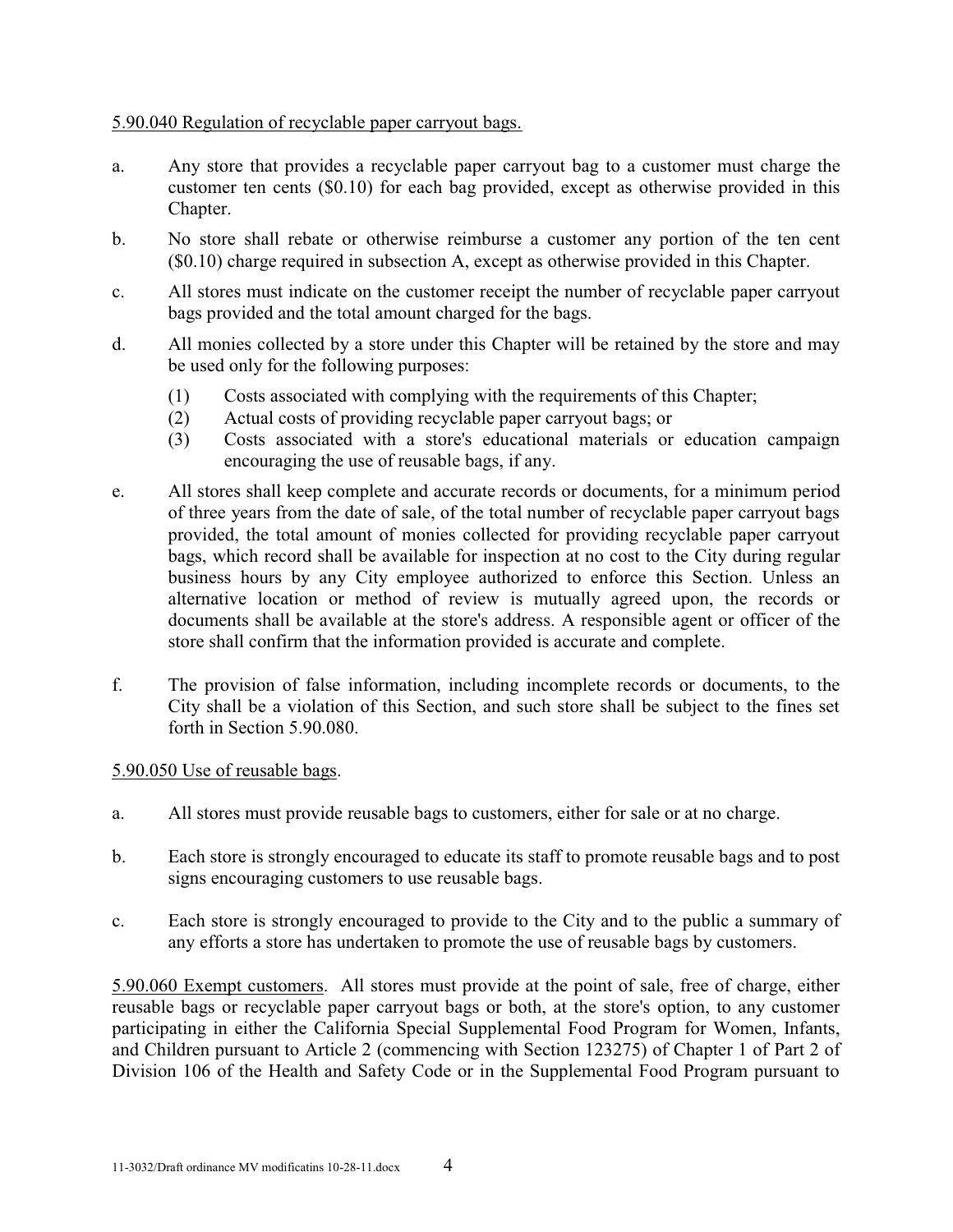Chapter 10 (commencing with Section 15500) of Part 3 of Division 9 of the Welfare and Institutions Code.

5.90.070 Operative date. This Chapter shall become operative on \_\_\_\_\_\_\_\_\_\_\_\_\_, for stores defined in Subsections k.1. and k.2. of Section 5.90.010. For stores defined in Subsection k.3. of Section 5.90.010, this Chapter shall become operative on . For Farmers' Markets as defined in Subsection b of Section 5.90.010, this Chapter shall become operative on  $\overline{\phantom{a}}$  . The set of  $\overline{\phantom{a}}$  ,  $\overline{\phantom{a}}$ 

## 5.90.080 Enforcement and violation - penalty.

- a. The City Manager has primary responsibility for enforcement of this Chapter. The City Manager or designee is authorized to promulgate regulations and to take any and all other actions reasonable and necessary to enforce this Chapter, including, but not limited to, investigating violations, issuing fines and entering the premises of any store during business hours. If the City Manager or designee determines that a violation of this Chapter has occurred, he/she will issue a written warning notice to the operator of a store that a violation has occurred and the potential penalties that will apply for future violations.
- b. Any store that violates or fails to comply with any of the requirements of this Chapter after a written warning notice has been issued for that violation shall be guilty of an infraction.
- c. If a store has subsequent violations of this Chapter that are similar in kind to the violation addressed in a written warning notice, the following penalties will be imposed and shall be payable by the operator of the store:
	- (1) A fine not exceeding one hundred dollars (\$100) for the first violation after the written warning notice is given;
	- (2) A fine not exceeding two hundred dollars (\$200) for the second violation after the written warning notice is given; or
	- (3)A fine not exceeding five hundred dollars (\$500) for the third and any subsequent violations after the written warning notice is given.
- d. A fine shall be imposed for each day a violation occurs or is allowed to continue.
- e. All fines collected pursuant to this Chapter shall be used to assist with the implementation and enforcement of the requirements of this Chapter.
- f. Any store operator who receives a written warning notice of fine may request an administrative review of the accuracy of the determination or the propriety of any fine issued, by filing a written notice of appeal with the City Manager no later than thirty (30) days after receipt of a written warning notice or fine, as applicable. The notice of appeal must include all facts supporting the appeal and any statements and evidence, including